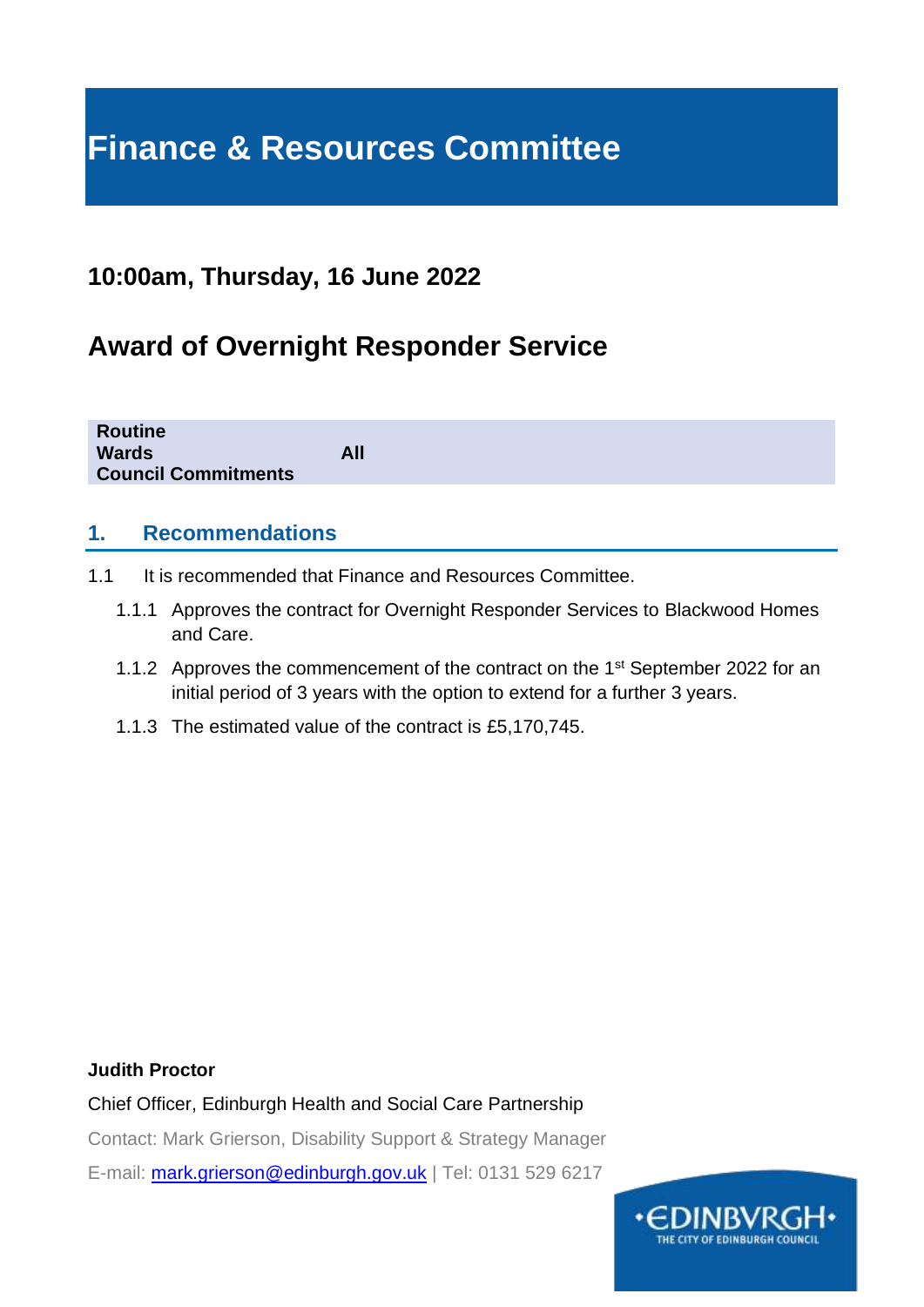# **Award of Overnight Responder Service**

## **2. Executive Summary**

- 2.1 This report seeks approval to award the Overnight Responder Service to Blackwood Homes and Care to commence in September 2022 for a period of three years with the option to extend at twelve month intervals up to a total of 36 months, undertaken at the sole discretion of the Council at a total estimated value of £5,170,745.
- 2.2 The award of this contract will facilitate the continued use of a responder based provision in place of sleepovers where appropriate.

#### **3. Background**

- 3.1 An audit of contracted sleepover provision indicated that at least one-third of the current contracted sleepovers could be transformed to responder-based provision providing a more personalised and cost-effective service.
- 3.2 A trial has taken place with Blackwood Housing since 2016 which has provided support to individuals within their homes remotely in the first instance. This will increase options for service users for overnight care, reduce reliance on staff in peoples own homes and utilise technology for planned and emergency situations. This service now covers 80 clients with an annual cost of £456,422, with an estimated saving each year of £2,815,259 compared to the cost of providing physical staff sleepovers.
- 3.3 The current contract has been extended until 30 September 2022 and there is an opportunity to provide a new city wide service. It is likely that an expansion would be filled over a number of years by transitioning existing service users if appropriate and through the provision to new users.

#### **4. Main report**

4.1 Commercial and Procurement Services (CPS) published a Prior Information Notice (PIN) on Public Contracts Scotland (PCS) on 16 November 2020 to determine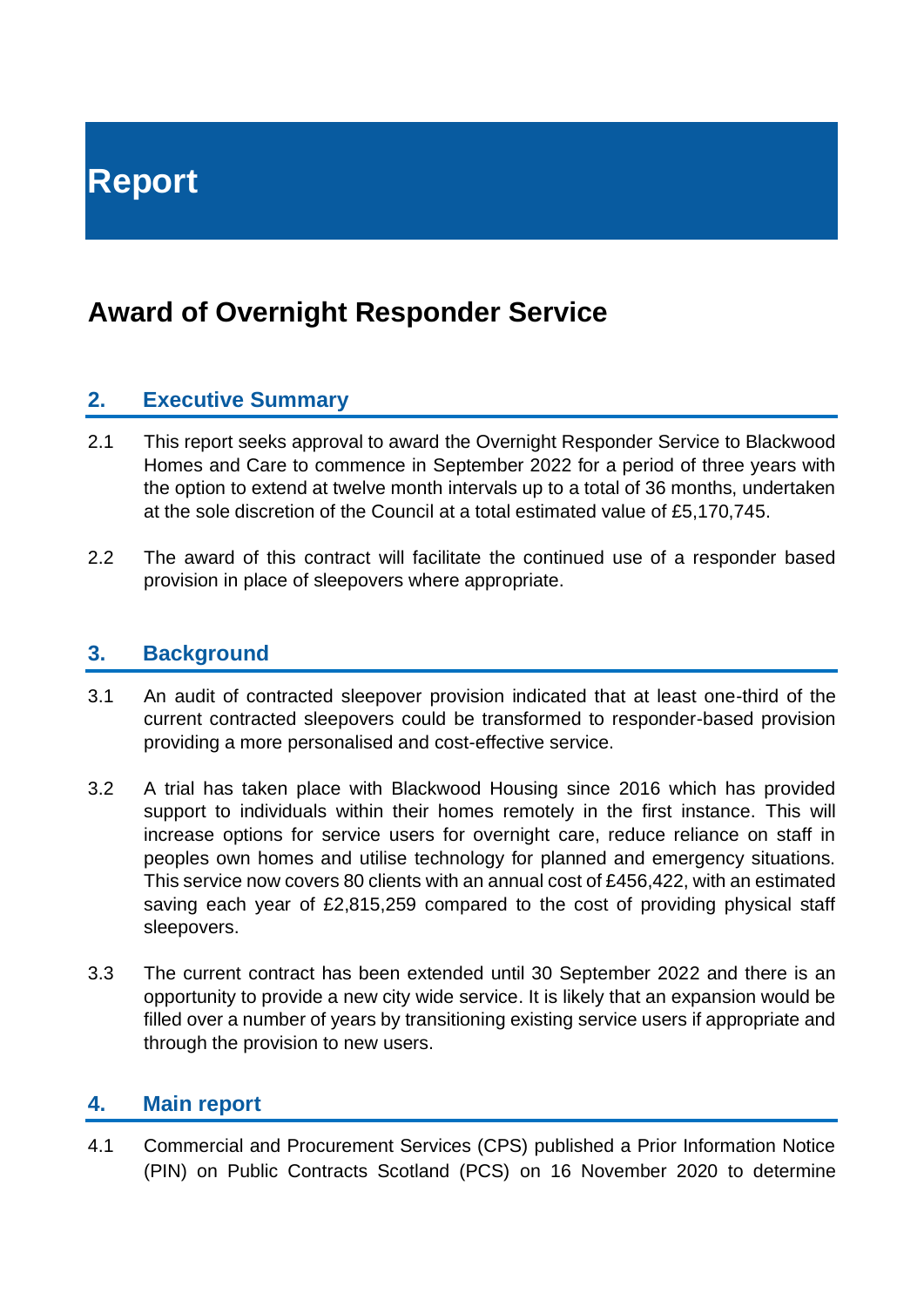interest from potential providers and inform the market of the tender opportunity. The PIN indicated that over fifteen providers were interested in the tender opportunity.

- 4.2 This was followed up by an online meeting with interested parties later in November 2020. The feedback from the meeting drove the decision to continue with a single provider approach as the supply market indicated that a multi provider ranked framework wouldn't be appealing and would create operational difficulties.
- 4.3 On 10 December 2021, the Council published an Invitation to Tender on PCS with a submission deadline of 1 February 2022. This was done via the Open Procedure, meaning any provider could review the requirements and submit a tender.
- 4.4 A cost/quality ratio of 40:60 was applied as the project team required a suitably strong focus on the qualitative elements of the tender, while ensuring commercially strong and viable offers.
- 4.5 On 1 February, two tenders were received via PCS. One tender was not compliant with requirements and the qualitative elements of the remaining tender were provided to the evaluation panel.
- 4.6 The tender results, combining the quality scores and the price evaluation to derive an overall score for each provider out of a maximum of 100%, are:

| <b>Provider</b>                    | <b>Cost Score</b> | <b>Quality Score</b> | <b>Overall score (maximum of</b> |
|------------------------------------|-------------------|----------------------|----------------------------------|
|                                    | 40%               | 60%                  | $100\%$                          |
| <b>Blackwood Homes and</b><br>Care | 48.75             | 40.00                | 88.75                            |

4.7 A summary of the tender evaluation criteria is provided in Appendix One.

## **5. Next Steps**

5.1 Following standstill a contract management and handover report, detailing the necessary steps and measures, will be produced and agreed. It is envisaged that proactive contract management (to include robust monitoring of all appropriate management information, key performance indicators and budget/savings tracking) will assist in the delivery of an effective and efficient service for the Council throughout the duration of the contract.

## **6. Financial impact**

- 6.1 The estimated six year value of this contract is £5,170,745.
- 6.2 Costs were sought against a predicted growth in volume of users with an estimated 120 users by year one growing to 360 users by year five and plateauing at this level.
- 6.3 The baseline cost of an overnight sleepover is £40,896 annually.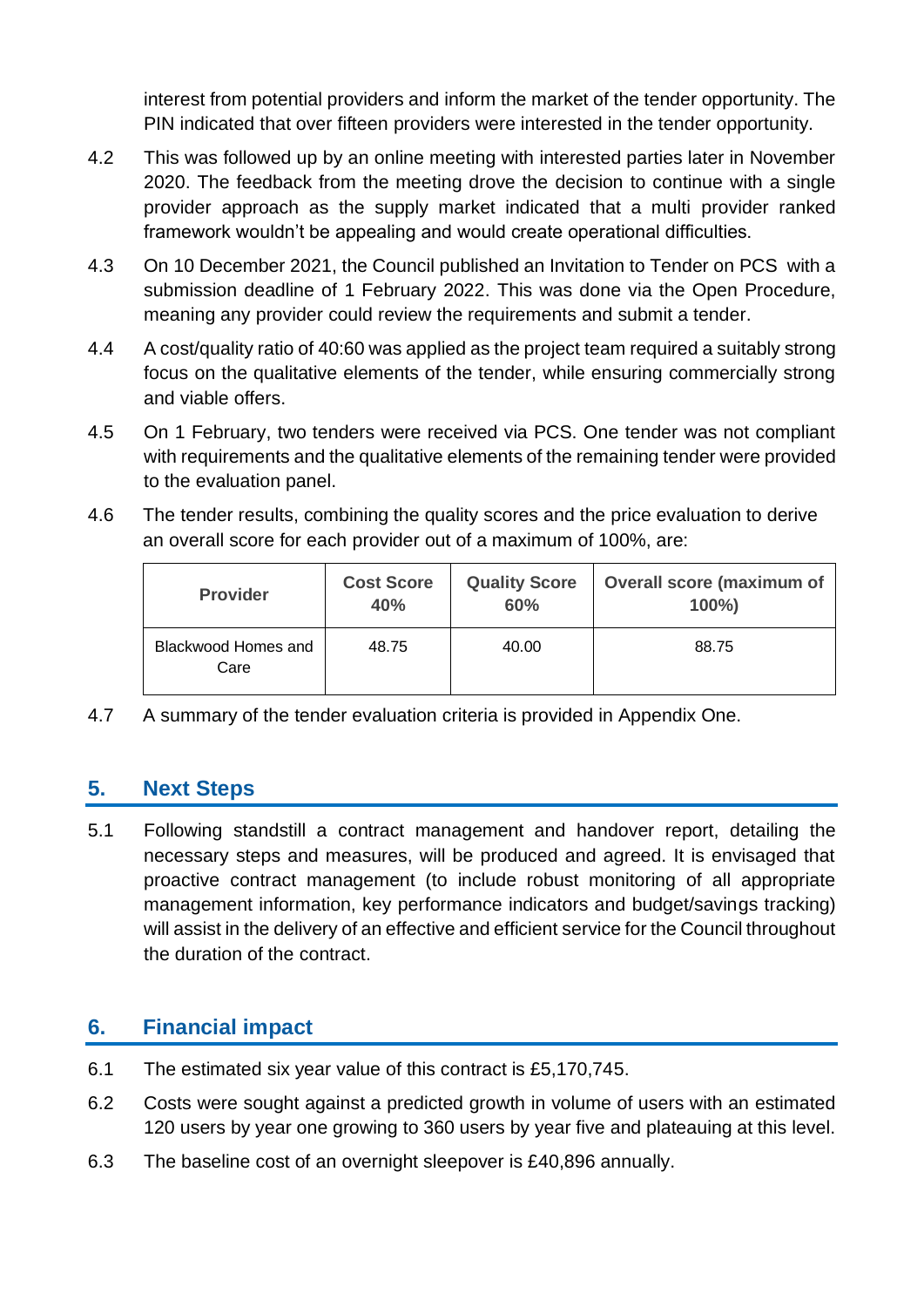- 6.4 Costs for this contract were sought on the basis of user numbers and as such the cost per user will drop as the overall numbers increase. As this is a framework agreement there are no fixed fees and the Council will only pay for actual numbers of users however there is a financial incentive to increase overall volumes.
- 6.5 On this basis cost avoidance are estimated using targeted user numbers against the baseline cost of overnight sleepovers. The predicted cost avoidance is as follows;

| Year   | <b>Users</b> | <b>Predicted</b><br><b>Value</b><br>£ | <b>Predicted</b><br>Value per<br>person | <b>Estimated</b><br><b>Standard</b><br><b>Cost</b> | <b>Estimated</b><br>standard<br>cost per<br>person<br>£ | <b>Annual Cost</b><br><b>Avoidance</b><br>£ |
|--------|--------------|---------------------------------------|-----------------------------------------|----------------------------------------------------|---------------------------------------------------------|---------------------------------------------|
| Year 1 | 120          | £435,074                              | £3,626                                  | £4,907,520                                         | £40,896                                                 | £4,472,446                                  |
| Year 2 | 180          | £613,393                              | £3,408                                  | £7,361,280                                         | £40,896                                                 | £6,747,887                                  |
| Year 3 | 240          | £799,855                              | £3,333                                  | £9,815,040                                         | £40,896                                                 | £9,015,185                                  |
| Year 4 | 300          | £985,246                              | £3,284                                  | £12,268,800                                        | £40,896                                                 | £11,283,554                                 |
| Year 5 | 360          | £1,153,811                            | £3,205                                  | £14,722,560                                        | £40,896                                                 | £13,568,749                                 |
| Year 6 | 360          | £1,183,366                            | £3,287                                  | £14,722,560                                        | £40,896                                                 | £13,539,194                                 |
|        | Total        | £5,170,745                            |                                         | £63,797,760                                        |                                                         | £58,627,015                                 |

- 6.6 All figures in the above table are at current price base.
- 6.7 The costs associated with procuring this contract are estimated to be between £20,001 and £35,000.

## **7. Stakeholder/Community Impact**

- 7.1 An Integrated Impact Assessment was carried out around the continuation and expansion of this service. The outcomes of this are as follows;
	- 7.1.1 Develop appropriate implementation plan. The implementation plan will include details on objectives, planning, risks and mitigations. Discussions with key contacts during implementation will determine any impacts on staff groups and financial sustainability of the provider and any supportive measures which can be implemented;
	- 7.1.2 Develop appropriate communication plan and where required ensure accessible formats for people who have additional communication needs. The communication plan will detail key contacts and highlight the benefits of an overnight responder service; and
	- 7.1.3 Ensure the development of a range of information sources to promote understanding of an Overnight Responder service including leaflets and a website on what the service providers, all must be available in a variety of accessible communication formats when required.
- 7.2 Blackwood Homes and Care have committed to delivering community benefits in line with expenditure in this contract. This will include in supporting education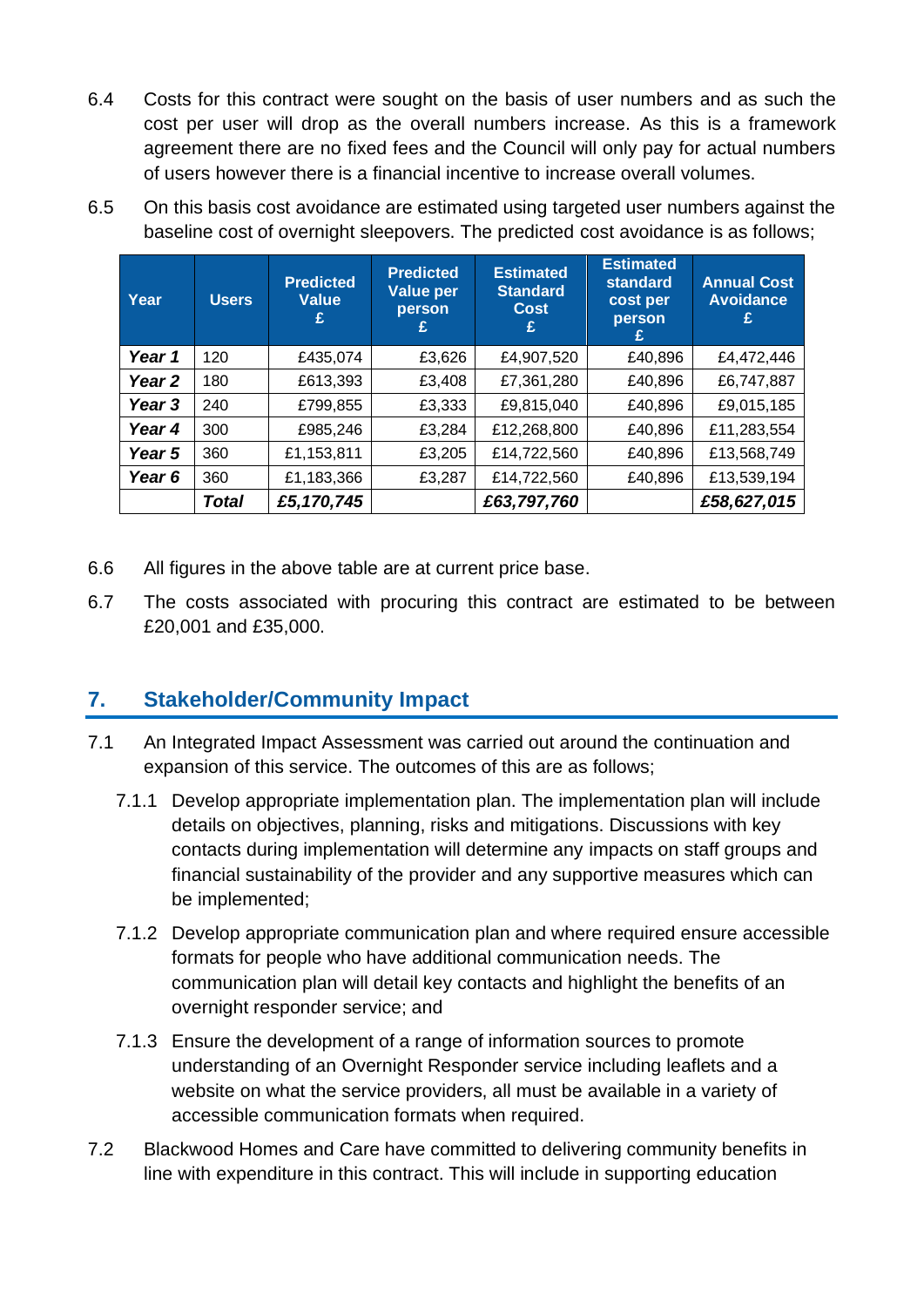initiatives, employment for people with disabilities and employment of a Modern Apprentice.

- 7.3 Blackwood Homes and Care pay the Real Living Wage and actively support trade union membership amongst employees.
- 7.4 This service will have moderate environmental impact as it will reduce the need for carers to travel to homes each overing to carry out overnight stays. The impact of this is difficult to quantify as distance and mode of transport will vary in each circumstance however over 700 journeys (to and from the residence) will be avoided for each service user annually against a overnight stay model.

# **8. Background reading/external references**

8.1 [EHSCP Strategic Plan 2019-2022](https://www.edinburghhsc.scot/wp-content/uploads/2020/01/Strategic-Plan-2019-2022-1.pdf) – Report sets out the need for the right services at the right time.